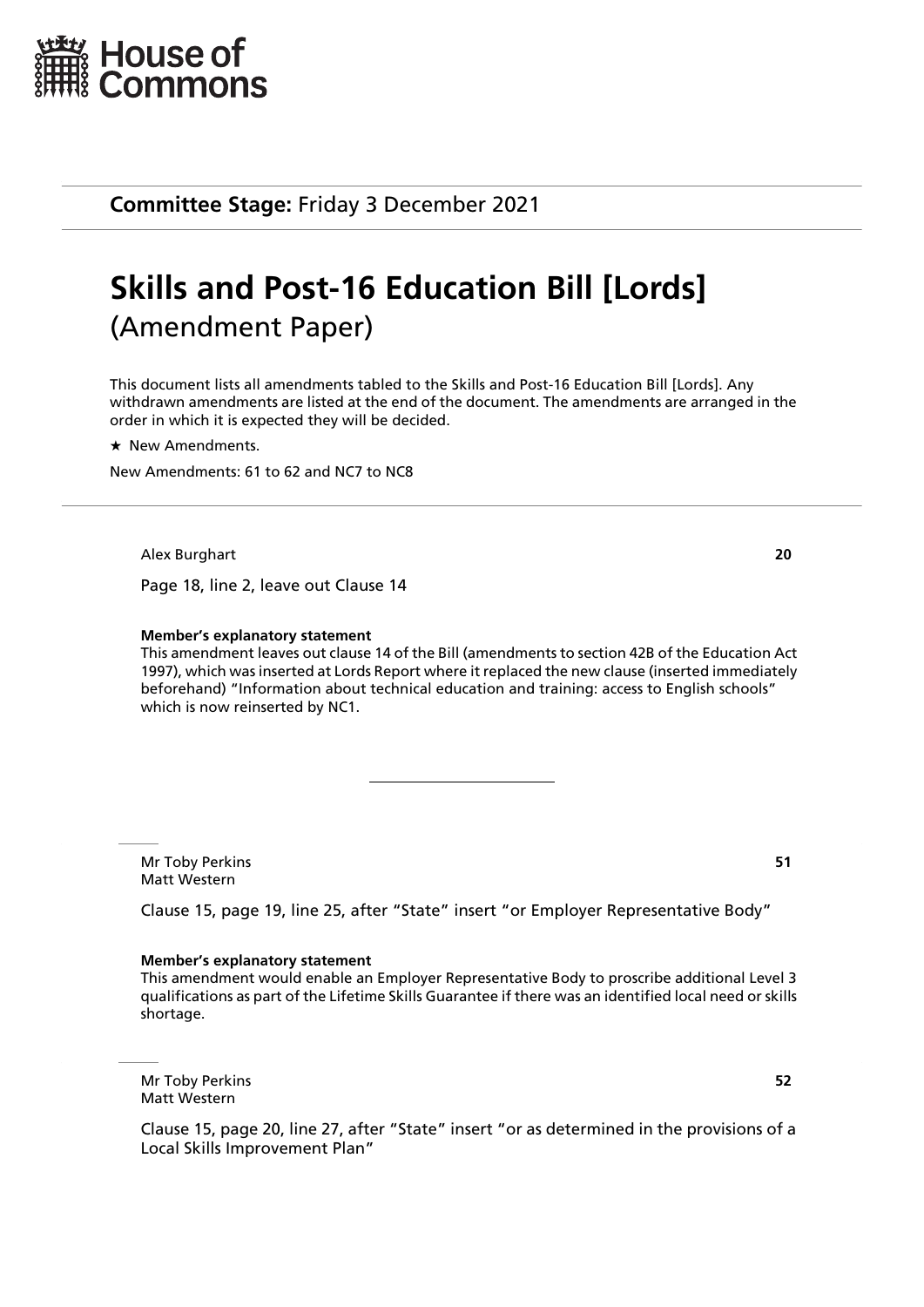#### **Member's explanatory statement**

This amendment would enable for additional Level 3 qualifications to be proscribed in a local area where it was determined in the Local Skills Improvement Plan that there was a local need or skills shortage.

Alex Burghart **21**

Page 21, line 28, leave out Clause 17

#### **Member's explanatory statement**

This amendment leaves out clause 17 of the Bill (universal credit conditionality), which was inserted at Lords Report.

Mr Toby Perkins **50** Matt Western

Clause 18, page 22, line 6, at end insert—

"(1A) The Secretary of State must also prepare and publish a review of student maintenance entitlements."

**Member's explanatory statement**

This amendment would require the Secretary of State to review the maintenance support available to further education students and courses.

Alex Burghart **22**

Page 22, line 1, leave out Clause 18

#### **Member's explanatory statement**

This amendment leaves out clause 18 of the Bill (lifelong learning: review), which was inserted at Lords Report.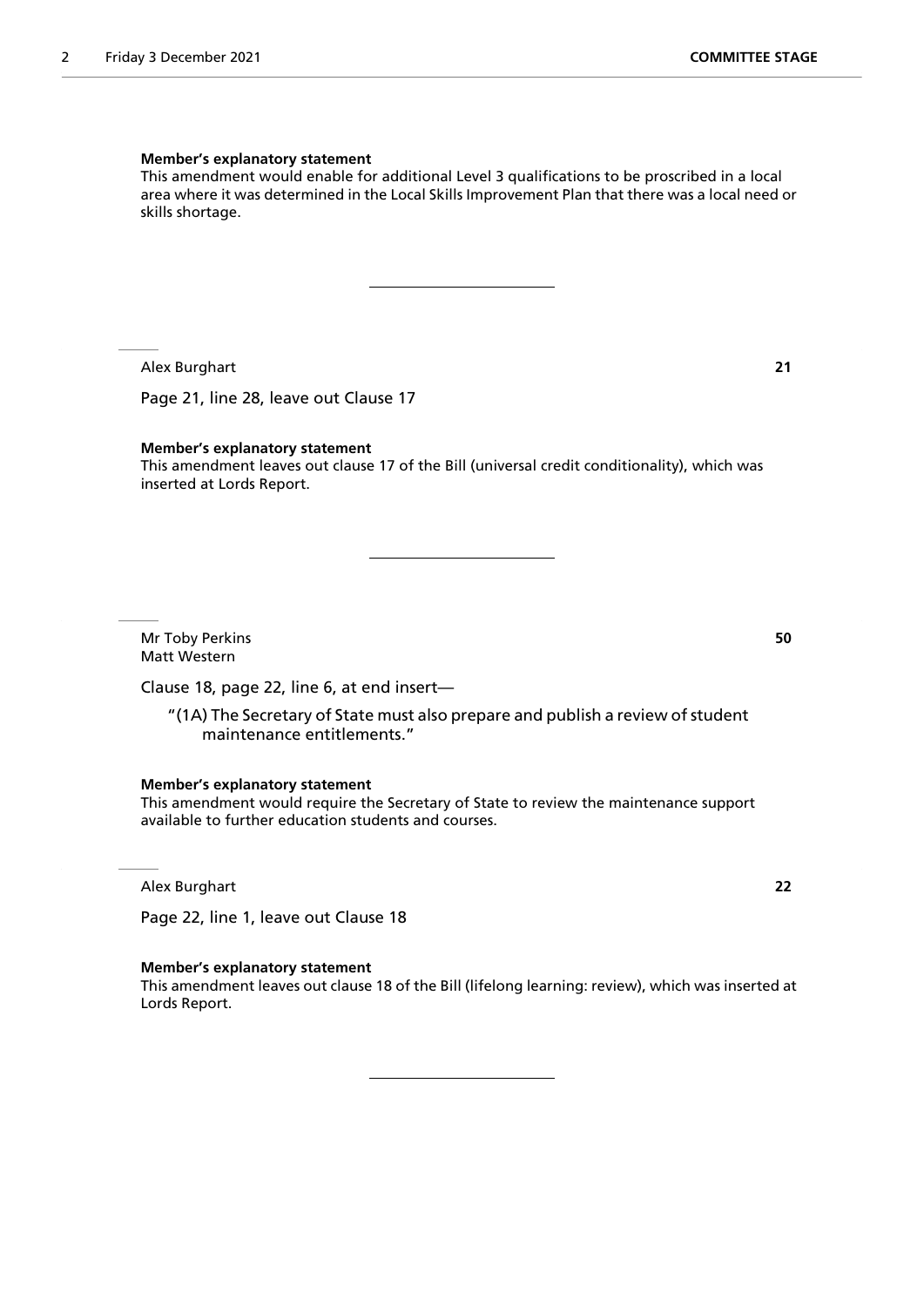Alex Burghart **23**

Clause 19, page 22, line 34, leave out subsection (3)

#### **Member's explanatory statement**

This amendment leaves out clause 19(3) of the Bill (regulations about courses of initial teacher training for further education to include provision about special educational needs awareness training), which was inserted at Lords Report.

Mr Toby Perkins **60** Matt Western

Clause 20, page 24, line 13, at end insert—

"(5A)When measuring student outcomes under subsection (5), the OfS must take account of mitigating circumstances, such as the impact of the Covid-19 pandemic."

Mr Toby Perkins **56** Matt Western

Clause 20, page 24, line 16, at end insert—

"(6A) The OfS must consult the higher education sector before determining a minimum level in relation to a measure of student outcomes."

#### **Member's explanatory statement**

This amendment requires the OfS to consult the higher education sector before determining minimum levels.

Mr Toby Perkins **57** Matt Western

Clause 20, page 24, line 17, leave out "not"

#### **Member's explanatory statement**

This amendment requires the OfS to determine and publish different levels to reflect differences in student characteristics, different institutions or types of institution, different subjects or courses, or any other such factor.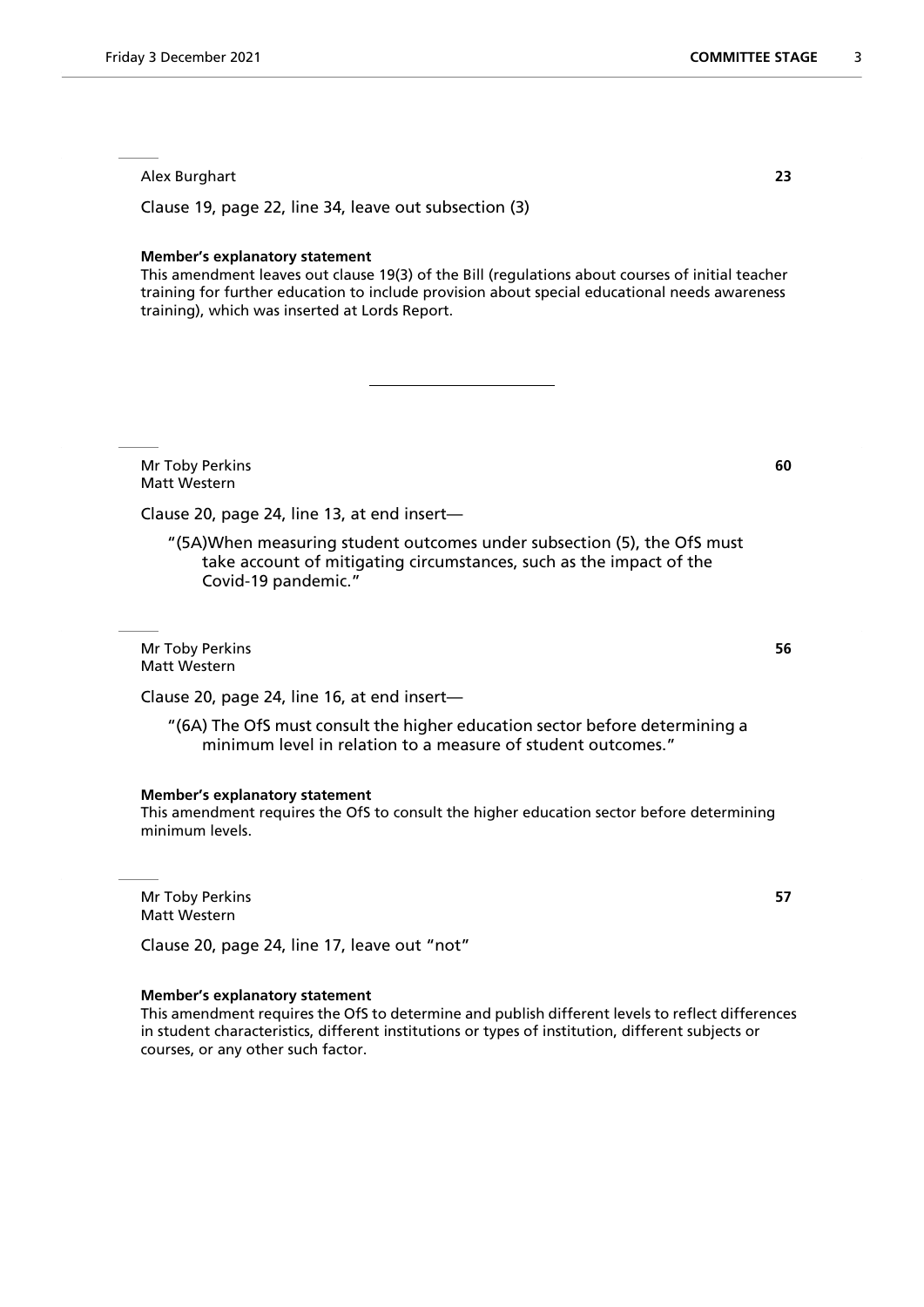Mr Toby Perkins **58** Matt Western

Clause 20, page 24, line 23, leave out "or subject being studied"

#### **Member's explanatory statement**

This amendment is intended to probe the OfS's powers of intervention at subject level.

Mr Toby Perkins **55** Matt Western

Clause 20, page 24, line 24, at end insert—

"(7A) When making decisions of a strategic nature in relation to a measure of student outcomes, the OfS must have due regard to the potential impact on the participation in higher education of students from disadvantaged and underrepresented groups."

#### **Member's explanatory statement**

This amendment seeks to ensure that the OfS's measure of student outcomes does not jeopardise widening participation for students from disadvantaged and underrepresented groups.

Mr Toby Perkins **59** Matt Western

Clause 20, page 24, line 28, at end insert—

"(8A)The OfS must work together with the devolved authorities to minimise the potential for different assessments of the quality of higher education with a view to protecting the United Kingdom's higher education sectors' international reputation."

#### **Member's explanatory statement**

This amendment probes the impact that moving the English higher education sector out of line with the UK Quality Code will have upon the coherence and consistency of UK quality assessment and the UK's HE sectors' international standing.

Christian Wakeford **29** Mr Toby Perkins Matt Western

### Clause 21, page 25, line 10, at end insert—

"(aa) for mayoral combined authorities or other authorities as defined by the Secretary of State, to keep a list of relevant education or training providers who meet the conditions specified by the authority in respect of that education or training;"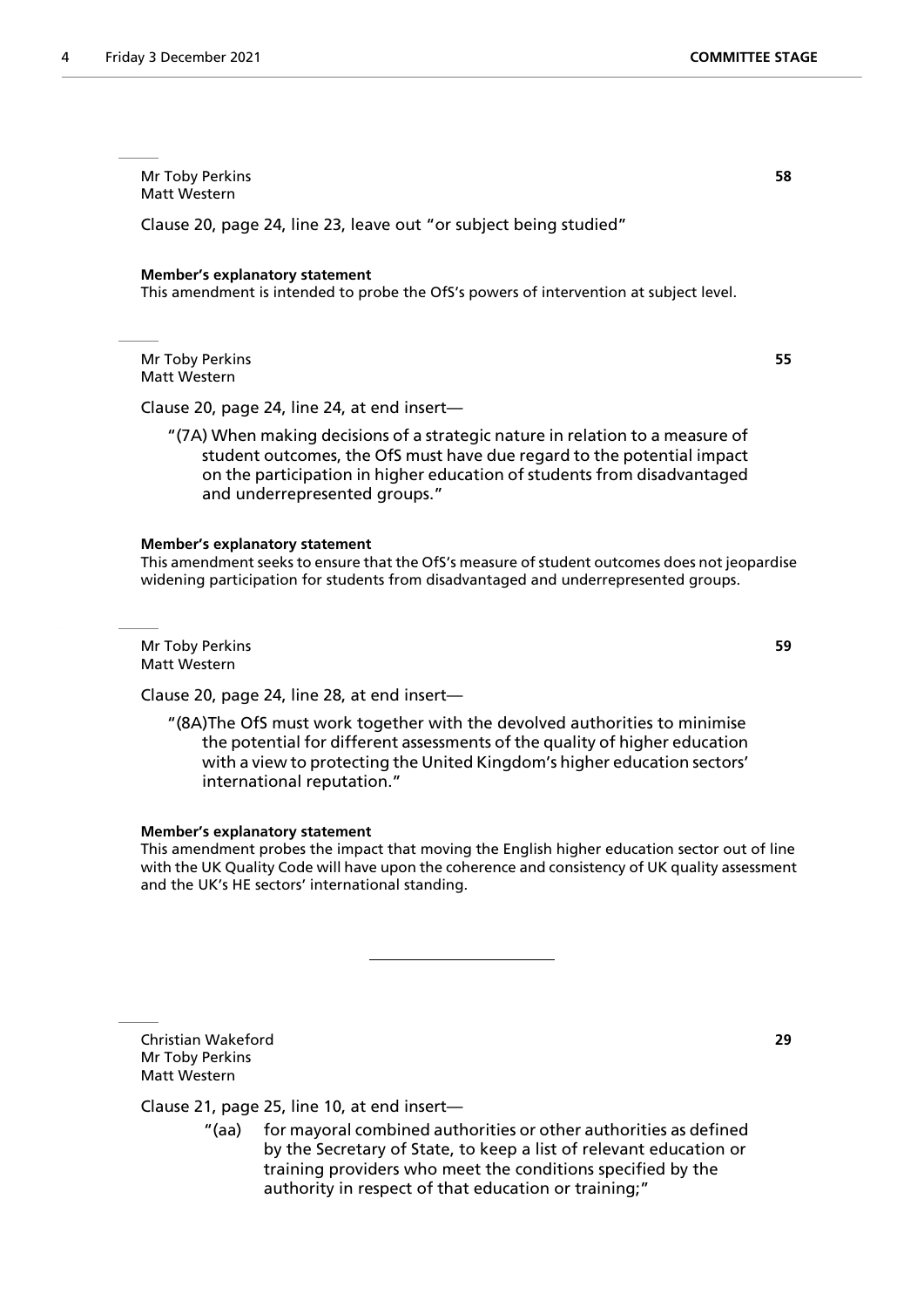#### **Member's explanatory statement**

The effect of this amendment is that mayoral combined authorities or other authorities as defined by the Secretary of State will be able to establish a list of their own relevant education or training providers.

Christian Wakeford **30** Mr Toby Perkins Matt Western

Clause 21, page 26, line 12, at end insert "including mayoral combined authorities or other funding authorities."

**Member's explanatory statement** This amendment is consequential on Amendment 29.

Christian Wakeford **31** Mr Toby Perkins Matt Western

Clause 22, page 27, line 8, after "(a)" insert "or (b)"

#### **Member's explanatory statement**

This amendment is consequential on Amendment 30.

Alex Burghart **24**

Clause 22, page 28, line 15, leave out from first "to" to "paid" in line 16 and insert "an agreement for the funding authority to provide funding to the provider includes a reference to an agreement or arrangements between the funding authority and the provider by virtue of which amounts can or must be"

#### **Member's explanatory statement**

This amendment makes clear that an agreement between the Secretary of State and an education provider that must be in place in order for student loans to be paid directly to the provider counts as "funding arrangements" for the purposes of clause 22. It also covers arrangements other than agreements.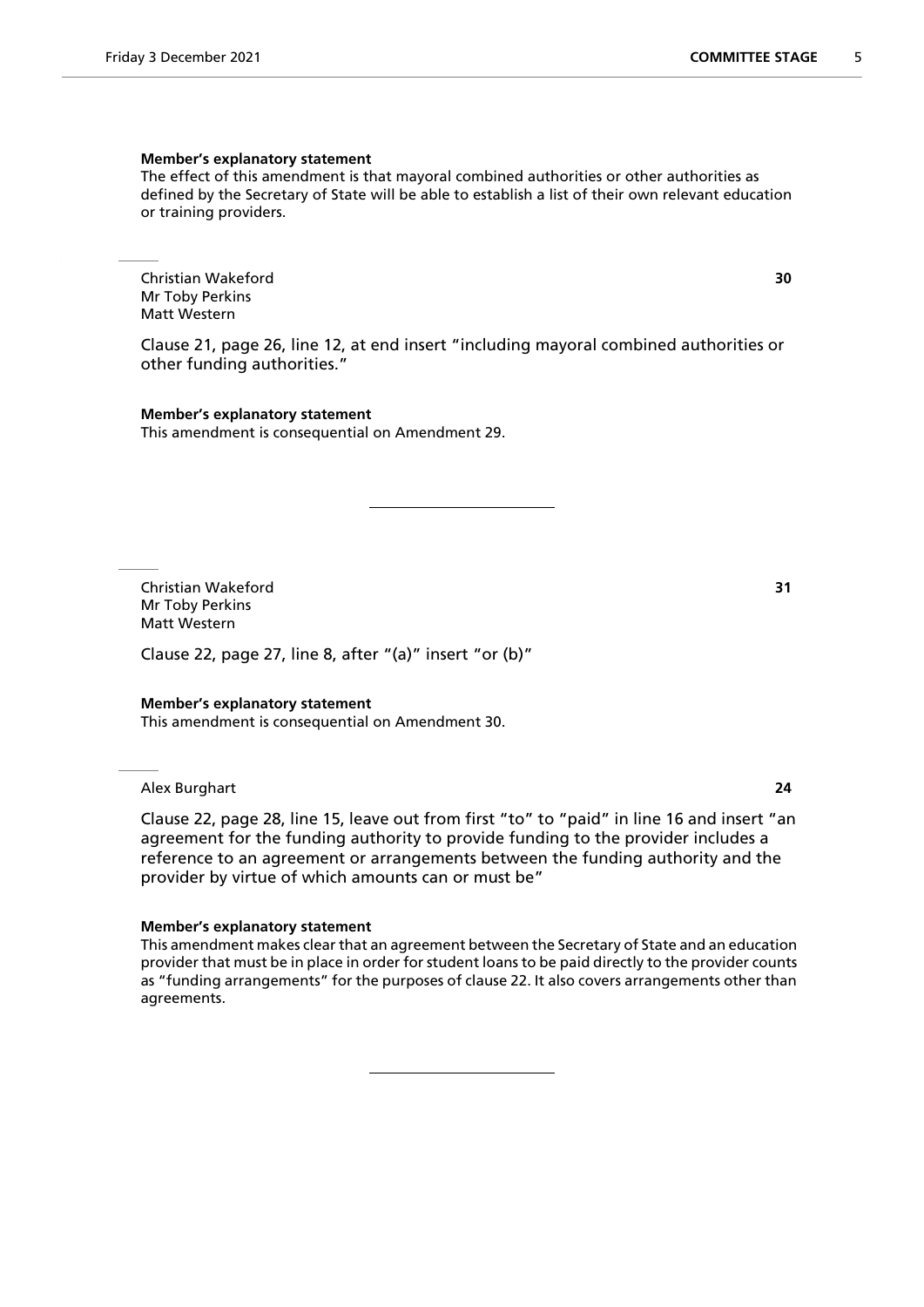Mr Toby Perkins **53** Matt Western

Clause 25, page 30, line 17, leave out from "education" to end of line 17

Mr Toby Perkins **54** Matt Western

Clause 25, page 30, line 17, leave out from "has" to "level." and insert "is earning below the Living Wage, as identified by the Living Wage Foundation."

Alex Burghart **25**

Page 30, line 14, leave out Clause 25

#### **Member's explanatory statement**

This amendment leaves out clause 25 of the Bill (provision of opportunities for education and skills development), which was inserted at Lords Report.

Mr Toby Perkins **61** Matt Western

 $\star$  Clause 27, page 33, line 19, at end insert—

"(2C) Before applying to a court for an education administration order in relation to a further education body in England, the Secretary of state will conduct a review of the impact of the closure of a Further Education institution on learning opportunities in the local area and provide a report to Parliament on steps taken to ensure that the opportunities for learners are not restricted by his application for an education administration order."

Mr Toby Perkins **62** Matt Western

Clause 31, page 36, line 33, after "fine" insert "of no less than £5,000."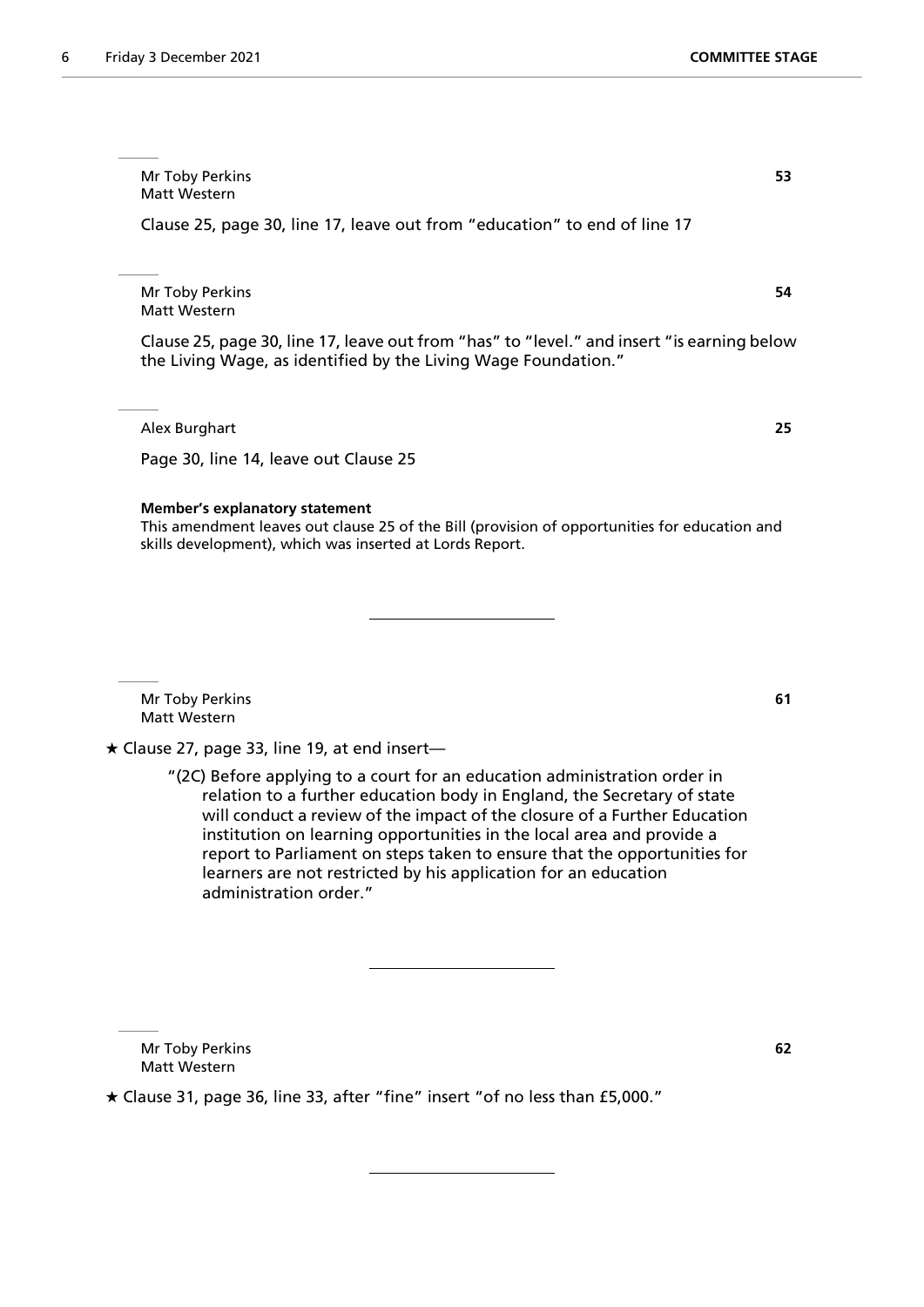Alex Burghart **26**

Clause 39, page 42, line 13, leave out subsection (2)

#### **Member's explanatory statement**

This amendment removes the privilege amendment inserted in the Lords.

Alex Burghart **NC1**

To move the following Clause—

# **"Information about technical education and training: access to English schools**

- (1) Section 42B of the Education Act 1997 (information about technical education: access to English schools) is amended as follows.
- (2) In subsection (1), for "is an opportunity" substitute "are opportunities".
- (3) After subsection (1) insert—
- "(1A) In complying with subsection (1), the proprietor must give access to registered pupils on at least one occasion during each of the first, second and third key phase of their education."
- (4) After subsection (2) insert—
- "(2A) The proprietor of a school in England within subsection (2) must—
	- (a) ensure that each registered pupil meets, during each of the first and second key phases of their education, at least one provider to whom access is given (or any other number of such providers that may be specified for the purposes of that key phase by regulations under subsection (8)), and
	- (b) ask providers to whom access is given to provide information that includes the following—
		- (i) information about the provider and the approved technical education qualifications or apprenticeships that the provider offers,
		- (ii) information about the careers to which those technical education qualifications or apprenticeships might lead,
		- (iii) a description of what learning or training with the provider is like, and
		- (iv) responses to questions from the pupils about the provider or approved technical education qualifications and apprenticeships.
- (2B) Access given under subsection (1) must be for a reasonable period of time during the standard school day."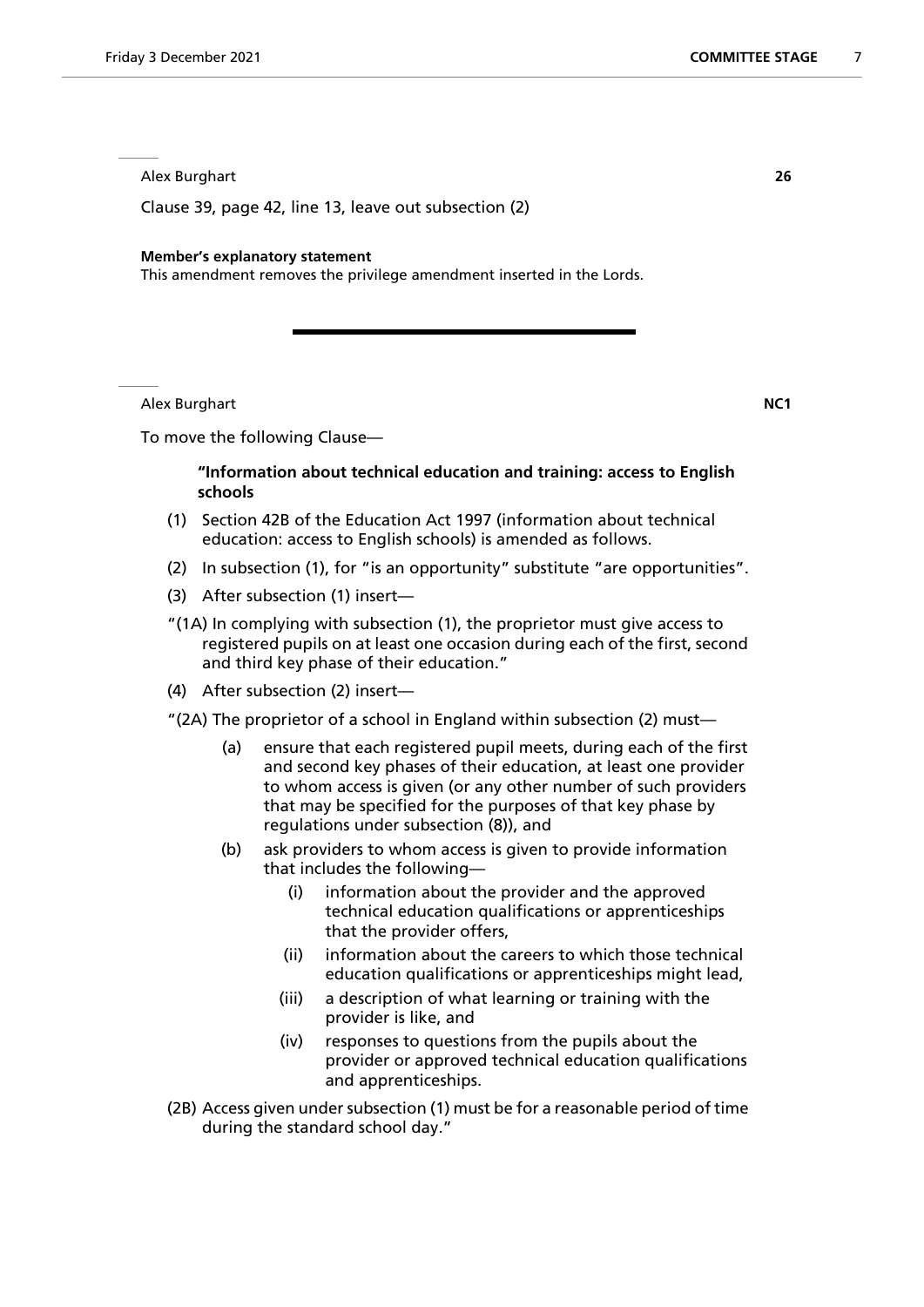- (5) In subsection (5)—
	- (a) in paragraph (c), at the end insert "and the times at which the access is to be given;";
	- (b) after paragraph (c) insert—
	- "(d) an explanation of how the proprietor proposes to comply with the obligations imposed under subsection (2A)."
- (6) In subsection (8), after "subsection (1)" insert "or (2A)".
- (7) After subsection (9) insert—

"(9A) For the purposes of this section—

- (a) the first key phase of a pupil's education is the period—
	- (i) beginning at the same time as the school year in which the majority of pupils in the pupil's class attain the age of 13, and
	- (ii) ending with 28 February in the following school year;
- (b) the second key phase of a pupil's education is the period—
	- (i) beginning at the same time as the school year in which the majority of pupils in the pupil's class attain the age of 15, and
	- (ii) ending with 28 February in the following school year;
- (c) the third key phase of a pupil's education is the period—
	- (i) beginning at the same time as the school year in which the majority of pupils in the pupil's class attain the age of 17, and
	- (ii) ending with 28 February in the following school year.""

# **Member's explanatory statement**

This new clause replaces clause 14. It removes requirements about university technical college access to pupils, requires access to pupils to be given in each key phase once (rather than three times), requires proprietors to ensure pupils meet at least one provider (or a prescribed number), and makes technical changes.

Emma Hardy **NC2**

To move the following Clause—

# **"Lifelong learning: special educational needs**

 When exercising functions under this Act, the Secretary of State must ensure that providers of further education are required to include special educational needs awareness training to all teaching staff to ensure that all staff are able to identify and adequately support those students who have special educational needs."

#### **Member's explanatory statement**

This new clause would place a duty on the Secretary of State to ensure that there is adequate special educational needs training for teachers of students in further education.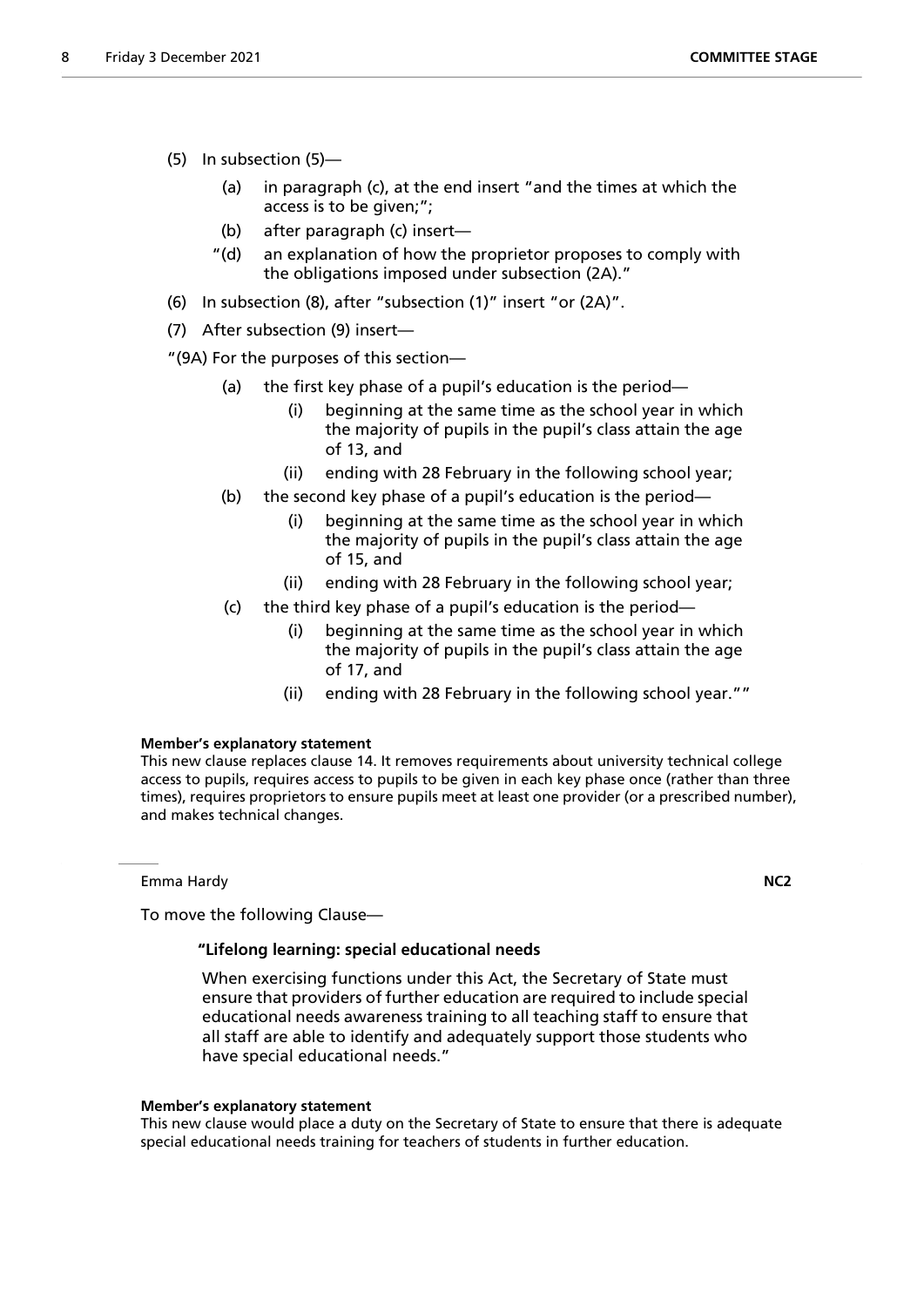Mr Toby Perkins **NC3** Matt Western

To move the following Clause—

# **"Report on the performance of employer representative bodies**

- (1) Within six months of the passing of this Act, and every twelve months thereafter, the Secretary of State must publish a report on the performance of employer representative bodies and lay it before both Houses of Parliament.
- (2) Each report must contain a statement setting out—
	- (a) the role of employer representative bodies,
	- (b) the accountability of employer representative bodies,
	- (c) the cost of employer representative bodies,
	- (d) the number of employer representative bodies in England and the areas covered,
	- (e) the number of employer representative bodies that have been removed and the reason why.
- (3) Each report must contain an independent assessment of the impact of each employer representative body on—
	- (a) the development of local skills improvement plans, and
	- (b) local rates of participation in further education."

#### **Member's explanatory statement**

This new clause requires the Secretary of State to publish and lay before both Houses of Parliament an annual report on employer representative bodies to allow for scrutiny of their role and performance.

**Stephen Timms NC4** 

To move the following Clause—

# **"Access to Sharia-compliant lifelong learning loans**

- (1) The Secretary of State must make provision by regulations for Shariacompliant student finance to be made available as part of the lifelong learning entitlement.
- (2) Regulations under this section are to be made by statutory instrument, and a statutory instrument containing regulations under this section may not be made unless a draft of the instrument has been laid before, and approved by a resolution of, each House of Parliament."

#### **Member's explanatory statement**

This new clause allows the Secretary of State to make provision for Sharia-compliant LLE loans to ensure that the LLE is not a barrier to participation and upskilling.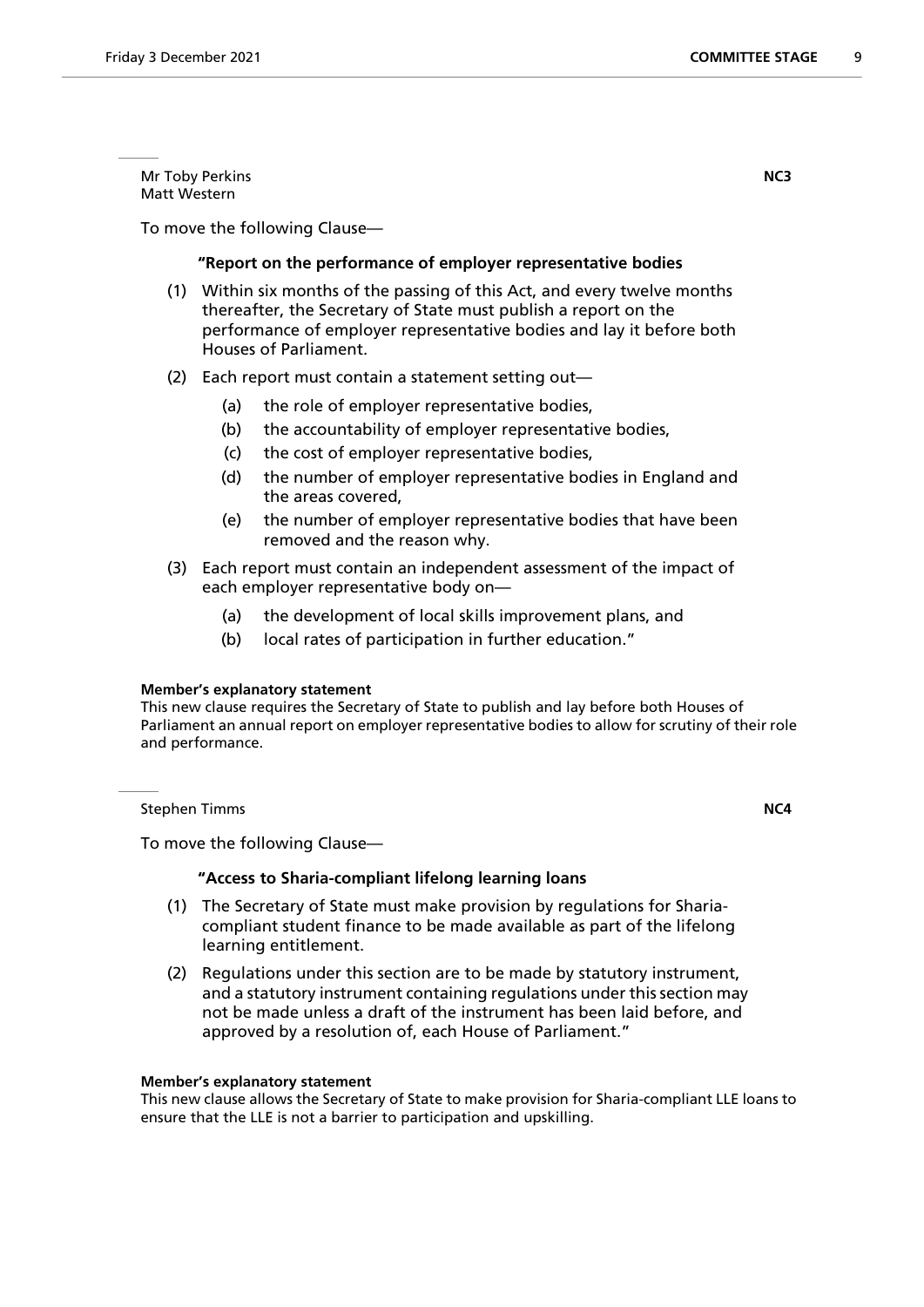Sarah Champion **NC5**

To move the following Clause—

# **"National review and plan for addressing the attainment gap**

 Within six months of the passing of this Act, the Secretary of State must undertake a review to understand how to support those who have not achieved grade 4 or above in GCSEs in—

- (a) English, or
- (b) mathematics,

for the purposes of issuing a plan to support such people to achieve a level of attainment in those subjects through higher education, further education or technical education, as is necessary to advance their skills and education."

#### **Member's explanatory statement**

This new clause intends to ensure that everyone is supported to attain the level of English and/or maths skills they need by ensuring there is a requirement for the Department for Education to have a plan to close the attainment gap based on a review of current policies and barriers to attainment in English and/or maths.

Mr Toby Perkins **NC6** Matt Western

To move the following Clause—

#### **"T-levels: Duty to review**

- (1) Two years after the date on which the first T-levels are completed, the Secretary of State must perform a review of the education and employment outcomes of students enrolled on T-level courses.
- (2) No qualifications may be defunded until the Secretary of State's duty under subsection (1) has been undertaken."

Mr Toby Perkins **NC7** Matt Western

 $\star$  To move the following Clause—

# **"Level 3 qualifications provision**

- (1) Employer Representative Bodies may proscribe additional Level 3 qualifications, as part of the Lifetime Skills Guarantee.
- (2) Additional Level 3 qualifications may be proscribed under subsection (1), in instances where the Employer Representative Body identifies a local need or skills shortage."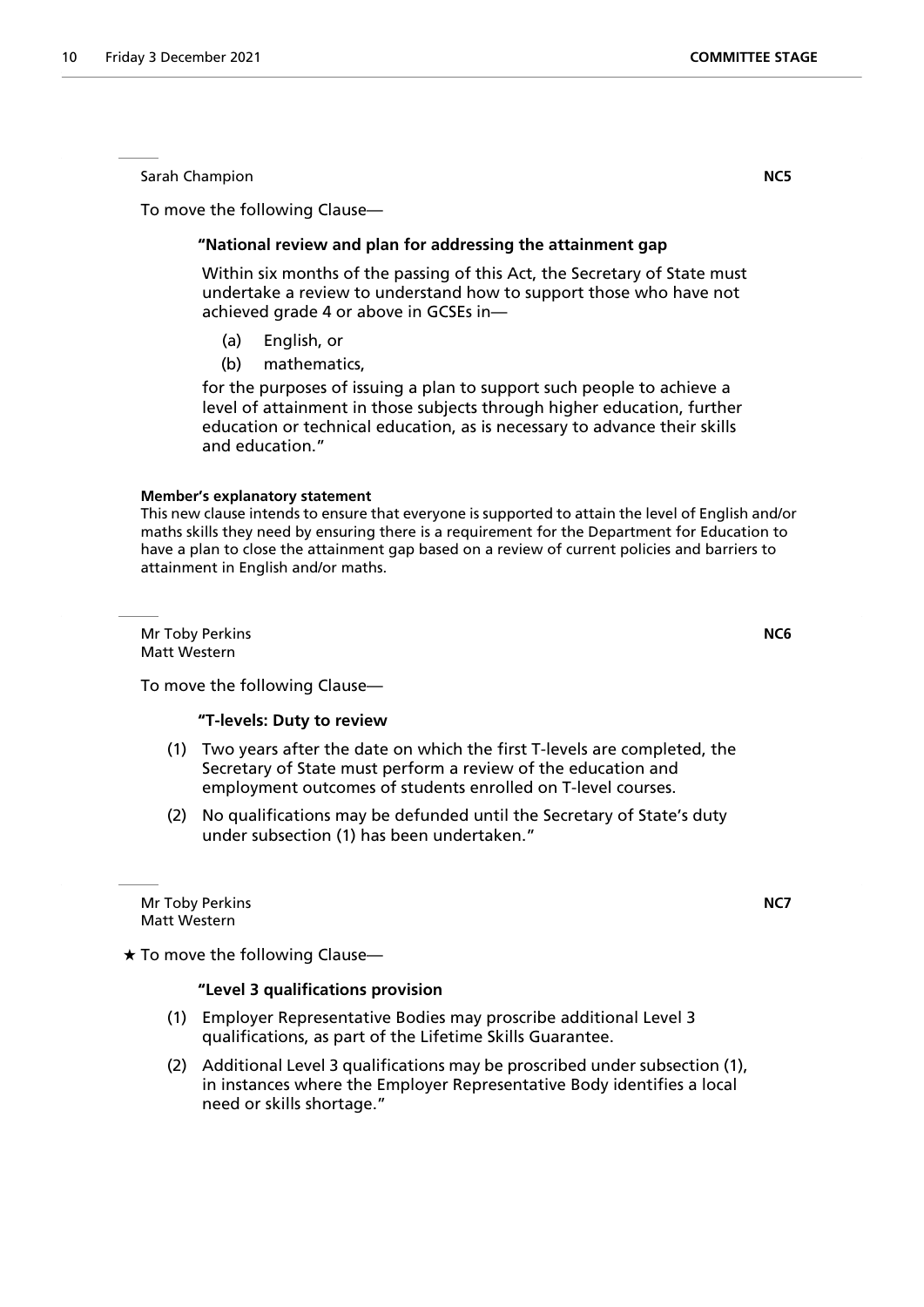Mr Toby Perkins **NC8** Matt Western

 $\star$  To move the following Clause-

# **"Benefit eligibility: lifelong learning**

 The secretary of state must ensure that no learner's eligibility to a benefit will be affected by their enrolment on an approved course for a qualification which is deemed to support them to secure sustainable employment."

# Order of the House

# **[15 November 2021]**

That the following provisions shall apply to the Skills and Post-16 Education Bill [Lords]:

## **Committal**

1. The Bill shall be committed to a Public Bill Committee.

#### **Proceedings in Public Bill Committee**

- 2. Proceedings in the Public Bill Committee shall (so far as not previously concluded) be brought to a conclusion on Tuesday 7 December 2021.
- 3. The Public Bill Committee shall have leave to sit twice on the first day on which it meets.

#### **Proceedings on Consideration and Third Reading**

- 4. Proceedings on Consideration shall (so far as not previously concluded) be brought to a conclusion one hour before the moment of interruption on the day on which those proceedings are commenced.
- 5. Proceedings on Third Reading shall (so far as not previously concluded) be brought to a conclusion at the moment of interruption on that day.
- 6. Standing Order No. 83B (Programming committees) shall not apply to proceedings on Consideration and Third Reading.

#### **Other proceedings**

7. Any other proceedings on the Bill may be programmed.